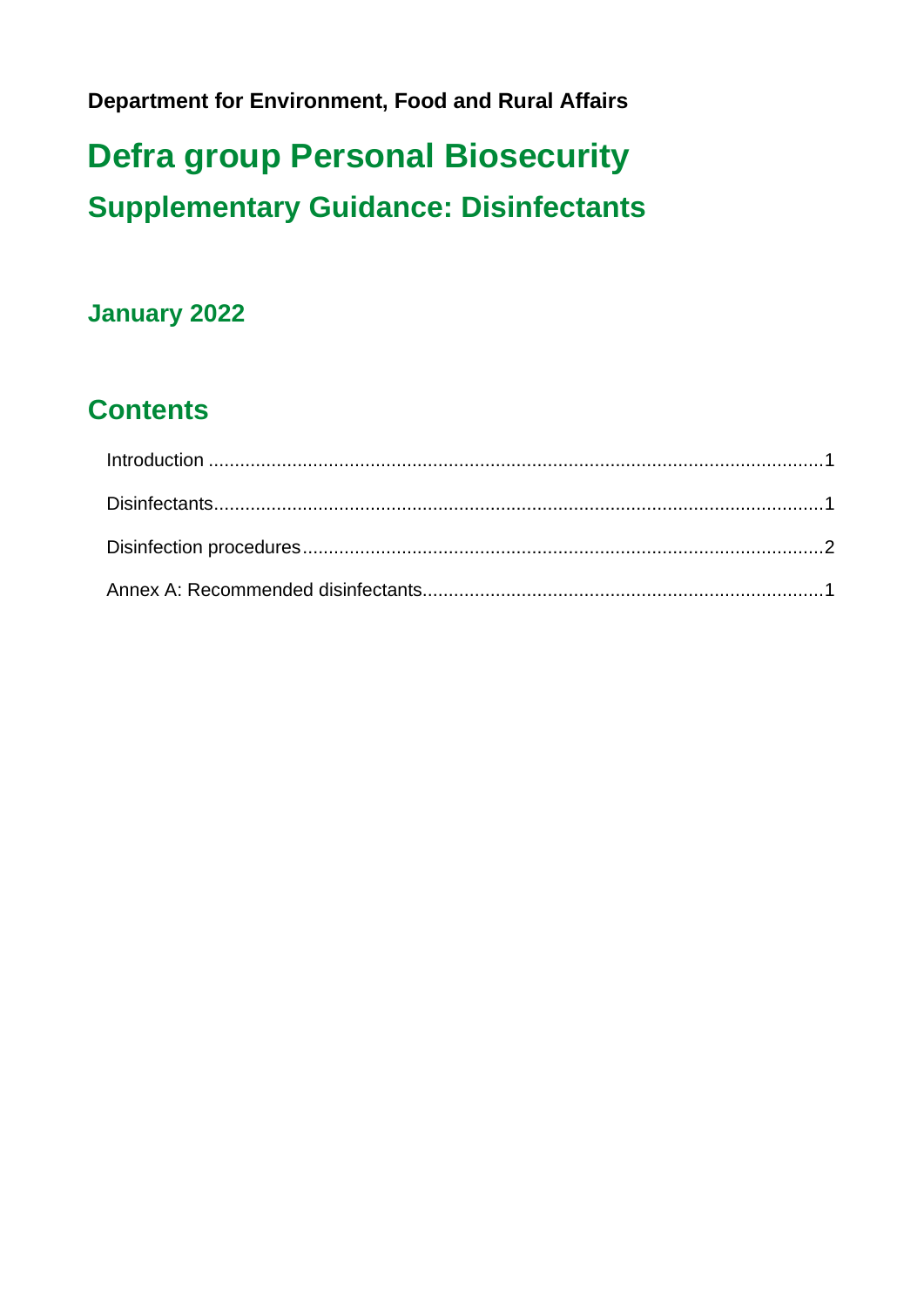#### <span id="page-1-0"></span>**Introduction**

This guidance has been produced as part of the Defra group Personal Biosecurity Project (DGPBP) to help Defra group field staff, contractors, and volunteers with choosing an appropriate disinfectant for use on footwear, clothing, PPE, equipment and vehicles used on field visits.

The minimum standard of personal biosecurity measures detailed in the Defra group Personal Biosecurity Guidance Document does not include use of disinfectants as a necessity. The use of disinfectants should never substitute the process of ensuring that footwear (and clothing / equipment) is effectively cleaned with water so it is visually free of any material and allowed to dry – these procedures minimise the risk of spreading and accidentally introducing biosecurity threats to new environments.

There are certain situations that always require the use of a specific Defra-approved disinfectants as part of the biosecurity procedure, such as when conducting high risk and zoonotic animal disease management or when the presence of a biosecurity threat is known and requires disinfectant use for control. By law you must use a Defra-approved disinfectant when there is an outbreak of a notifiable animal disease. Further information on using disinfectants for notifiable animal diseases can be found here: <https://www.gov.uk/guidance/defra-approved-disinfectant-when-and-how-to-use-it>

Field staff, contractors and volunteers should always seek additional advice from their organisations if they are unsure if disinfectant should be used for the work they are carrying out.

Generally, when using a disinfectant always follow the manufacturer's instructions and use the correct PPE specified in the product's safety data sheet.

## <span id="page-1-1"></span>**Disinfectants**

**Disinfectants** are chemical substances that are used to destroy or inhibit the growth of unwanted microorganisms such as bacteria, viruses, fungi, protozoa, or algae that are present on surfaces, equipment or in water.

Full descriptions of some recommended disinfectants and their uses can be found in Annex A - Recommended disinfectants.

**Contact time** refers to the time a disinfectant must be in direct contact with the surface for it to be disinfected.

Individuals must be fully trained on the safe use of these chemicals, and familiar with their COSHH safety data sheets before use. Where possible the disinfectant most suitable for purpose with the lowest environmental impact should be selected for use.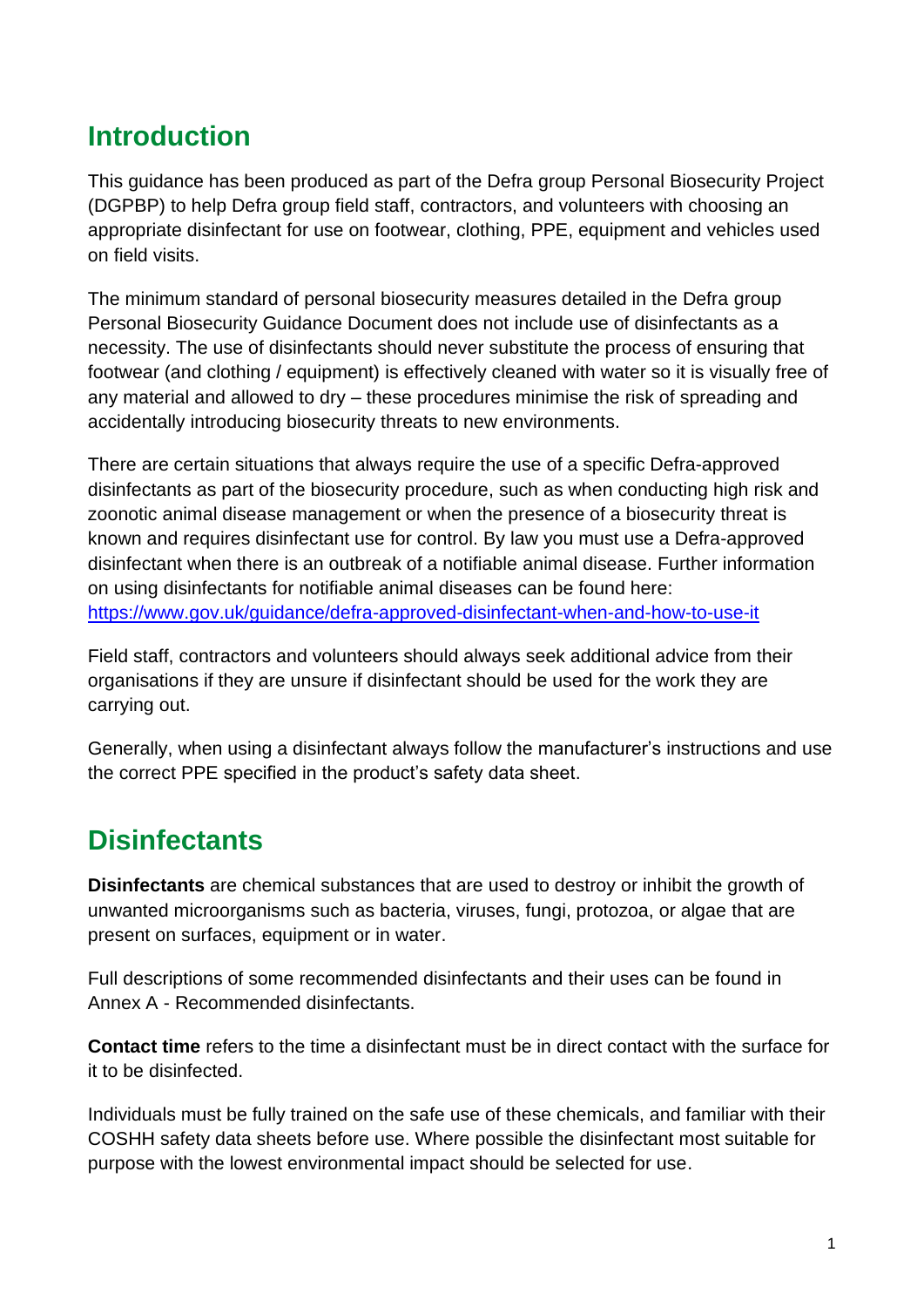### <span id="page-2-0"></span>**Disinfection procedures**

It is important that the following procedures are followed when working with disinfectants to ensure their safe and effective use:

- Disinfectants are only effective when sprayed on to clean surfaces free of any visible soil and organic material. Most disinfectants are easily inactivated by organic material. Ensure equipment is thoroughly cleaned with water (use detergent if surfaces are difficult to clean) before applying disinfectant.
- Apply as long a contact time as possible or at least the minimum length of time specified by the manufacturer; or, Defra, if using disinfectant to control a notifiable animal disease, to ensure effective disinfection. No disinfectants can work properly within a couple of minutes.
- Ensure through coverage of disinfectant on the item that needs disinfecting.
- If surfaces are wet after cleaning with water, they should be allowed to dry before spraying with disinfectant or the disinfectant should be more concentrated to compensate for dilution by the water film.
- Disinfectants' properties deteriorate differently over time depending on their type, environmental factors and how often they are used. Poorly maintained disinfectant solutions can be ineffective and increase disease transmission. A clean water source should be used to dilute the disinfectant when dilution is required.
- Disinfection should be carried out in a clean area, at least 10 m away from drains and watercourses, preferably on concrete or hard standing.
- Disposable gloves and eye protection are recommended when dispensing disinfectant.
- Lids should be left on containers of disinfectant whilst a site visit is conducted. Always store disinfectants in a safe place during a site visit away from children, pets, farm animals or precarious locations.
- Care should be taken when disposing of used disinfectant. Manufacturer's guidance and safety data sheets should always be consulted before disposing of disinfectants. Most disinfectants can be disposed of through greywater systems.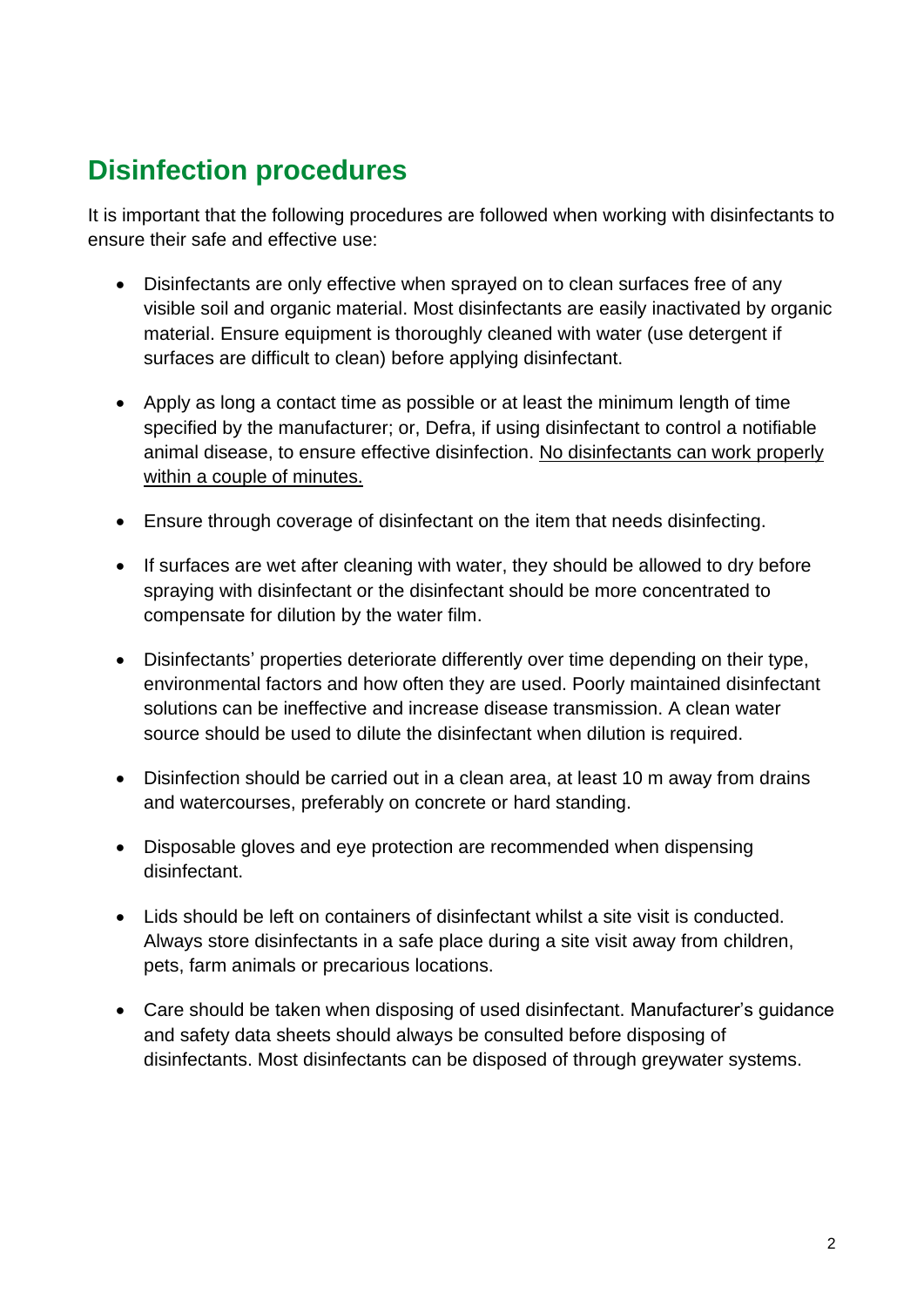#### **Annex A: Recommended disinfectants**

**For a full list of Defra-approved disinfectants to be used to control a notifiable disease in animals please see: [http://disinfectants.defra.gov.uk/DisinfectantsExternal/Default.aspx?Module=ApprovalsList\\_SI](http://disinfectants.defra.gov.uk/DisinfectantsExternal/Default.aspx?Module=ApprovalsList_SI)**

**All Defra-approved disinfectants are assessed for a minimum 30-minute contact time. If disinfectant is to be used to control a notifiable disease in animals use a minimum 30-minute contact time.** 

**Defra's general orders concentrations, as specified in the list of Defra-approved disinfectants, are listed below. If disinfectant is to be used to control a notifiable disease in animals such as foot and mouth disease or tuberculosis, please consult the Defra-approved disinfectant list for required concentrations for the risk under management.**

**For a full list of Cefas-approved disinfectants to be used in aquatic and marine environments (aquaculture) please see: <https://www.gov.uk/guidance/aquaculture-disinfectant-listing-scheme-apply-or-view#disinfectants>**

<span id="page-3-0"></span>

| <b>Name</b>           | environment                  | Recommended Effective against        | General<br><b>Orders</b><br>Concentration | Contact<br>time | <b>Notes</b>                                                                                                                                                                                                                               |
|-----------------------|------------------------------|--------------------------------------|-------------------------------------------|-----------------|--------------------------------------------------------------------------------------------------------------------------------------------------------------------------------------------------------------------------------------------|
| <b>Virkon Aquatic</b> | Aquatic, marine              | Fish viruses, bacteria<br>and fungi. | $200 +$                                   | 30 minutes      | It is the highest rated disinfectant<br>$\bullet$<br>against all notifiable fish diseases.<br>Efficacy test strips available to ensure<br>correct concentration.<br>Corrosive to metal.<br>Fairly easily inactivated by organic<br>matter. |
| Virkon S              | Farmland, aquatic,<br>marine | Bacteria, viruses and<br>fungi.      | $100*$                                    | 30 minutes      | Pink coloured disinfectant. As the<br>$\bullet$<br>colour fades from pink to white, efficacy<br>is reduced and contact time must be<br>increased. Once the colour has faded                                                                |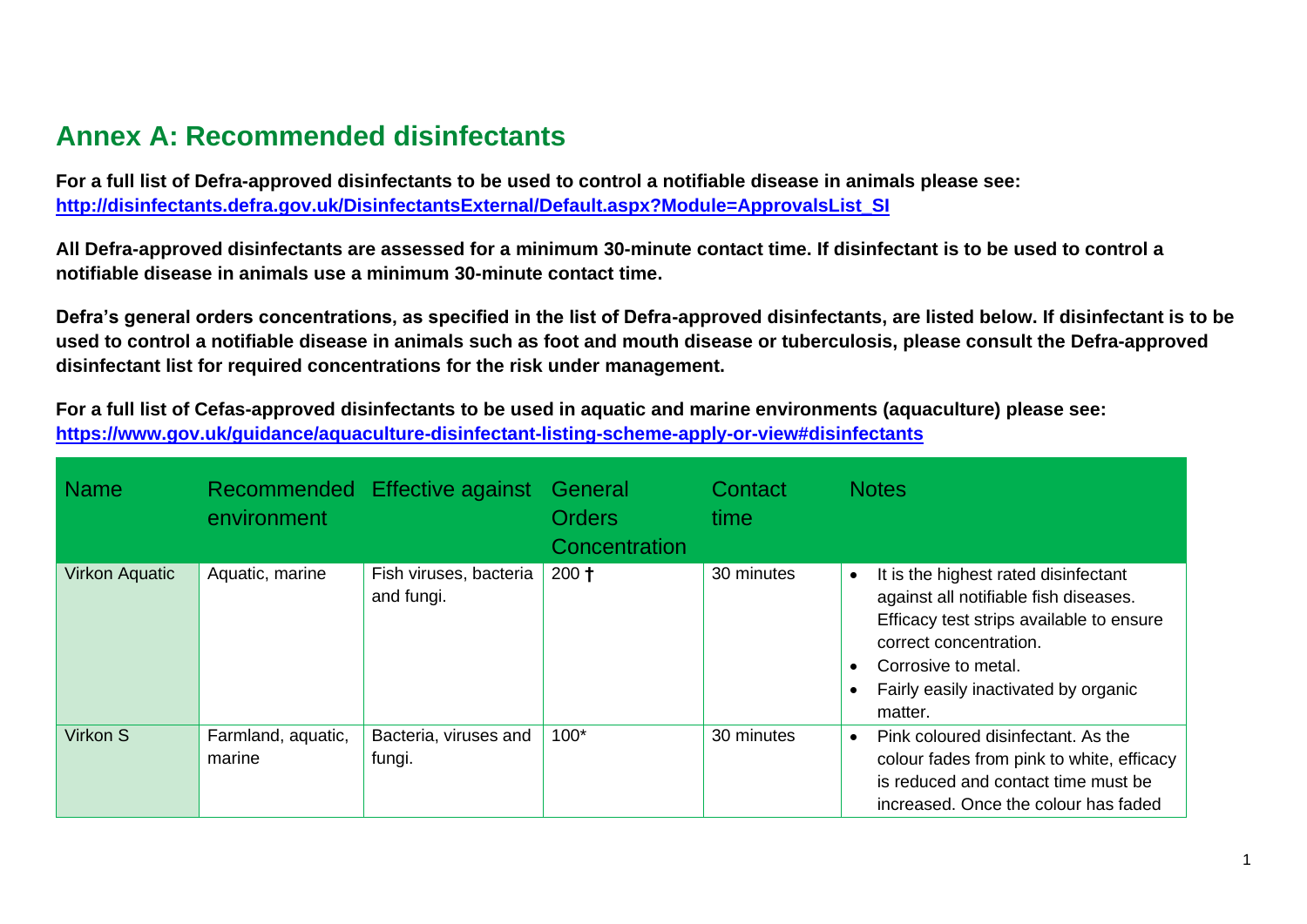| <b>Name</b>                                           | environment                  | Recommended Effective against                                                                                                                | General<br><b>Orders</b><br>Concentration | Contact<br>time | <b>Notes</b>                                                                                                                                                                                                                                                                     |
|-------------------------------------------------------|------------------------------|----------------------------------------------------------------------------------------------------------------------------------------------|-------------------------------------------|-----------------|----------------------------------------------------------------------------------------------------------------------------------------------------------------------------------------------------------------------------------------------------------------------------------|
|                                                       |                              |                                                                                                                                              |                                           |                 | the solution must be changed. Efficacy<br>test strips available to ensure correct<br>concentration.<br>Corrosive to metal.<br>$\bullet$<br>Fairly easily inactivated by organic<br>$\bullet$<br>matter.                                                                          |
| Interkokask<br>Concentrate                            | Farmland                     | Bacteria, viruses,<br>fungi, bacterial<br>spores, red mite, red<br>mite eggs, litter<br>beetles and beetle<br>larvae, worms and<br>worm eggs | 50                                        | 2 hours         | After use, rinse all tools and plastic<br>$\bullet$<br>parts (e.g., high pressure tools, hose<br>pipes) thoroughly with a diluted<br>alkaline detergent solution.<br>Not easily inactivated by organic<br>matter.                                                                |
| <b>Bio VX</b>                                         | Farmland, aquatic,<br>marine | Broad spectrum<br>disinfectant effective<br>against bacteria,<br>yeasts and all known<br>classes of virus.                                   | $70*$                                     | 30 minutes      | Powder form disinfectant that causes<br>$\bullet$<br>the solution to turn pink in colour. The<br>disinfectant is most effective when the<br>solution is pink. Once the solution turns<br>pale or white the effectiveness is<br>limited.<br>Easily inactivated by organic matter. |
| Propellar<br>(70% industrial<br>methylated<br>spirit) | Plant/tree threats.          | Phytophthora<br>species and other<br>plant pathogens.<br>Bacteria and viruses.                                                               | Pre-diluted                               | 5 minutes       | Useful for cleaning metal tools that may<br>$\bullet$<br>rust with water-based or diluted<br>disinfectants.<br>Must be stored in a flame-proof<br>$\bullet$<br>container when not in use because of<br>its flammability.                                                         |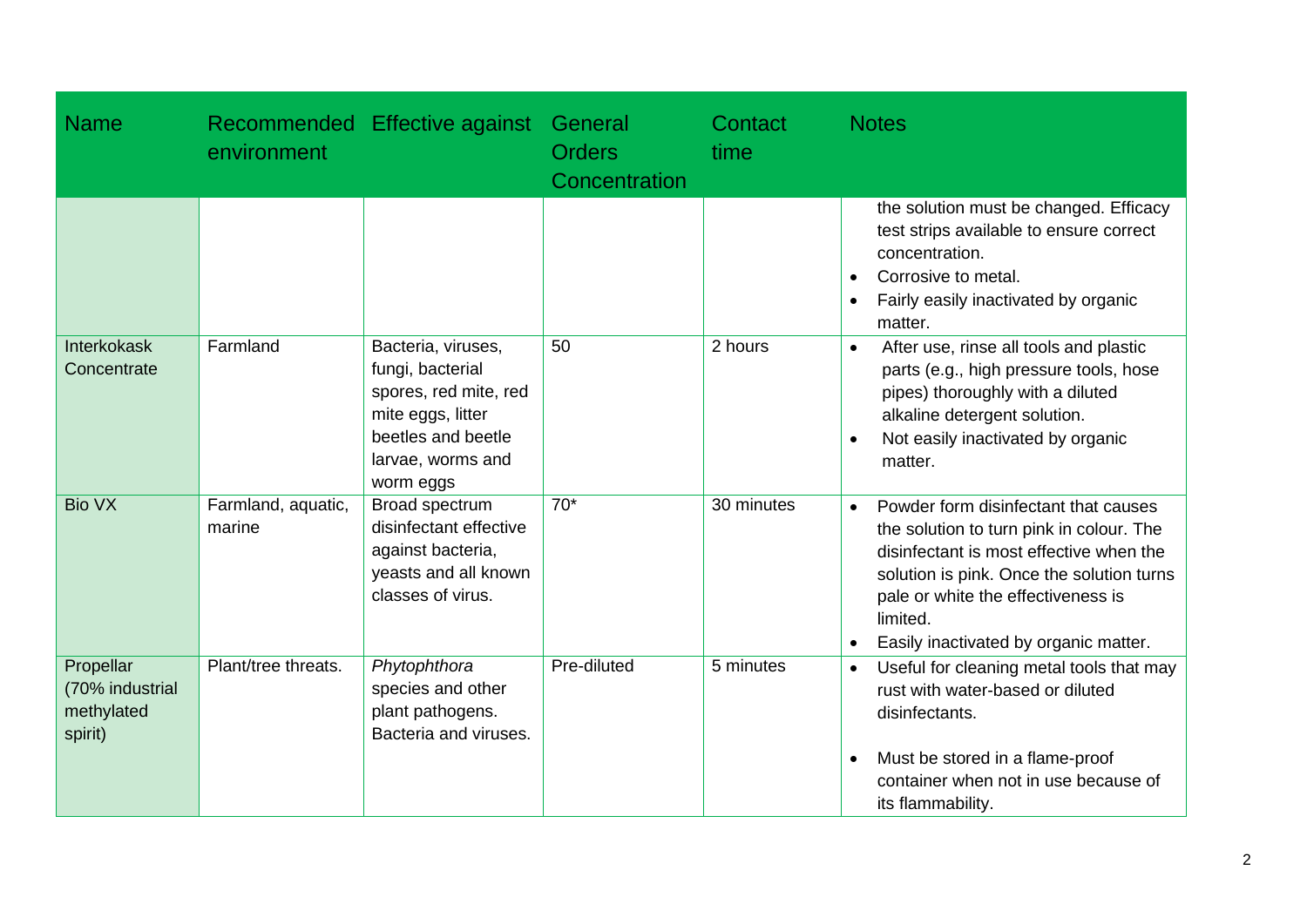| <b>Name</b>                                 | environment         | Recommended Effective against         | General<br><b>Orders</b><br>Concentration | Contact<br>time | <b>Notes</b>                                                                                                                                                                                                                                                                                  |
|---------------------------------------------|---------------------|---------------------------------------|-------------------------------------------|-----------------|-----------------------------------------------------------------------------------------------------------------------------------------------------------------------------------------------------------------------------------------------------------------------------------------------|
| <b>Cleankill</b><br><b>Sanitising Spray</b> | Plant/tree threats. | Phytophthora<br>species and other     | Pre-diluted                               | 5 minutes       | Not Defra approved but validated for<br>$\bullet$<br>disinfecting lab surfaces by APHA.<br>Easily inactivated by organic matter.<br>$\bullet$<br>Poor activity against protozoal oocysts<br>'Cleankill Sanitising Spray' should be<br>$\bullet$<br>distinguished from 'Cleankill', which is a |
|                                             |                     | plant pathogens                       |                                           |                 | commonly used animal health<br>disinfectant. 'Cleankill' has not been<br>tested for its effectiveness against plant<br>pathogens such as Phytophthora<br>species.                                                                                                                             |
|                                             |                     |                                       |                                           |                 | Cleankill Sanitising Spray should be<br>used to disinfect work boots and<br>outerwear to avoid any damage to their<br>fabric and glue.<br>Easily inactivated by organic matter.                                                                                                               |
| Klercide™<br>70/30<br>Denatured<br>Ethanol  | Plant/tree threats. | Bacteria, yeast, fungi<br>and viruses | Pre-diluted                               | 5 minutes       |                                                                                                                                                                                                                                                                                               |

**Key** 

**\* Number of Millilitres to One Gram Disinfectant**

**† Cefas-approved concentration for controlling bacterial and viral diseases in fish in Number of Parts Water to One Part Disinfectant**

 **All other disinfectants are measured as Number of Parts Water to One Part Disinfectants.**